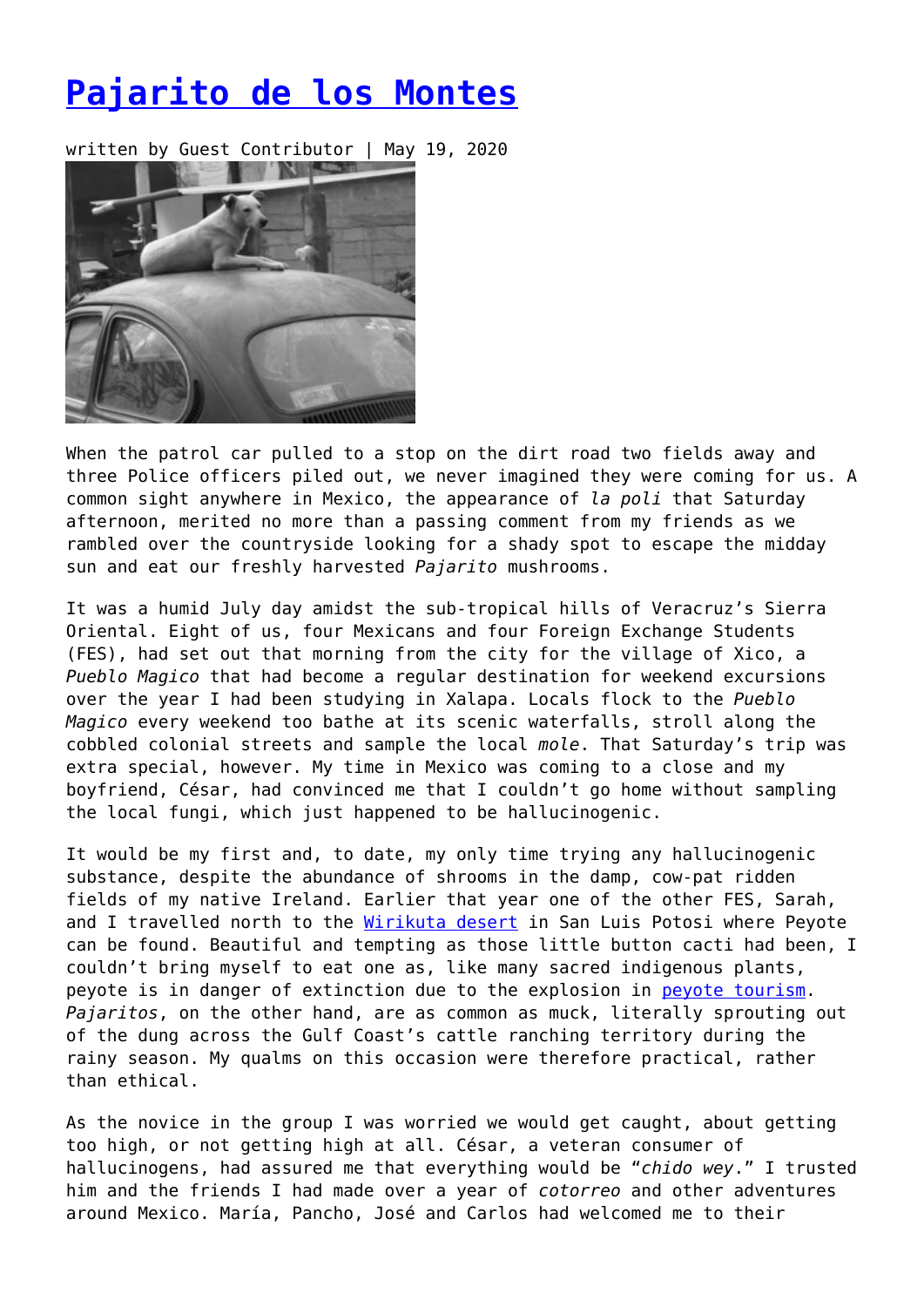community of students, artists and bohos the previous August, when this shy, 24 year old güerita, with a heart still bruised from the loss of my Mother a year previously, rocked up on their doorstep. Pancho, the designated group leader and resident expert had also assured me, "*todo chido*." He had scoured those fields many times before in search of the humble *Pajarito*s.

After a forty minute bus ride, careening around hairpin bends, we disembarked at Xico just before midday. We stopped long enough to have a late breakfast of *enmoladas* (tortillas with egg or cheese bathed in local *mole*) before making our way north out of town. Our motley crew of güeros and local students received some curious glances as we walked in the opposite direction to the famous waterfalls, but no comments were made. The road turned from asphalt to dirt and all other signs of urbanity fell behind as we progressed into the countryside, flanked by barbed wire fences on either side, and beyond, a vast expanse of verdant rolling hills with the odd cow grazing in the fields. We did not have to go far before Pancho hopped a fence to head off on a one-man recognisance. He was back within five minutes: "Jackpot!"

We followed him over the fence, careful to avoid scratched skin or torn jeans, and through the shin length grass. Within minutes we had reached a field where there were abundant cow pats with little golden-brown mushrooms, *pajaritos*, sprouting out of them. Under Pancho's instructions we spread out, scouring the field in ones and twos, for maximum coverage. César took me by the hand and guided me in plucking the healthiest looking specimens directly from the crusty dung. Our hands were soon full and the group reconvened at the edge of the field. It was then that we spotted the police, but we barely gave them a moment's thought as we pooled our bounty into a grocery bag and made our way towards a shallow ditch under the shade of trees to have our lunch.

Everyone seemed to know exactly what they were doing and exactly how they liked their shrooms except me. They rummaged through the bag, selecting prime specimens, blowing off remnants of dung, and munched on them with their condiment of choice. María had her condensed milk. Sarah her peanut butter and Pancho his honey. César made a shroom sandwich with some white sliced bread. I, for as long as I can remember, have had an aversion to mushrooms of any kind that is so profound it must be etched into my DNA. I took pains to shred the *pajaritos* into little chunks, knocking them back whole with slugs of water, the way you would a paracetamol. My friends laughed at my exaggerated grimaces as I forced them down my throat, almost gagging a couple of times, and informed me that I would miss out on all those digestive enzymes released while chewing. This, however, was a small price to pay for not having to either taste or feel the texture of raw mushrooms in my mouth.

Our first dosage consumed, we left the shade to find the perfect panorama of the Sierra Oriental to pass our trip. We had only walked about five minutes when we saw that the three black uniformed, police officers, were now less than 50 meters away and marching directly towards us, their standard issue, semi-automatic rifles slung over their shoulders. Rollies, joints and other incriminating items were dropped on the spot, lost forever among the blades of grass.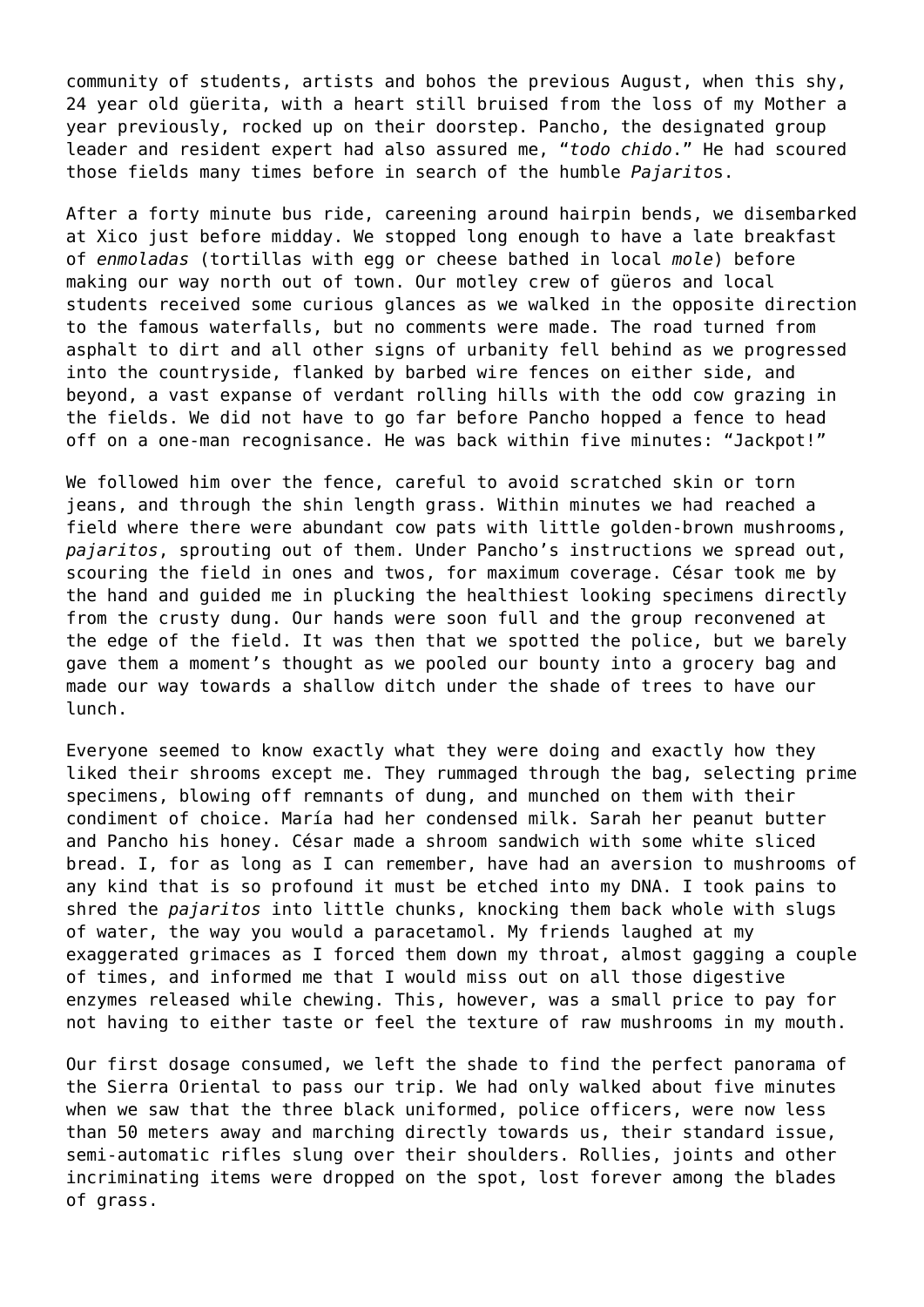We kept walking, trying to assume an air of innocence. The three officers, one man and a woman, came to a halt a couple of meters from us. Pancho and César, the self-appointed spokespersons for our crew, took a couple of steps forward, hands outstretched in a gesture of peace.

"Everything OK, *oficial*?" asked Pancho.

Their leader, a non-descript middle aged, mid ranking officer, responded, "What do you think you are doing here? This is private property!"

"We're just out for a stroll," said Daniel.

The officer didn't seem convinced. "Yeah, lots of people come out for a stroll, but others," he said, casting an appraising eye over our group, noting the collection of hipster high-tops, flannel shirts, thick-rimmed glasses and abundant facial hair. "Come to take drugs."

Pancho tried to appear shocked at the mere mention of illegal substances and shook his head, "Not us, *oficial, nosotros, puro paseo*."

"The problem," said the officer, unconvinced. "Is that this is private property."

"We understand," said Pancho. "We'll make our way straight back to the road."

At this point the policewoman stepped forward and pointed an accusing finger at María, "Look, she has the *lechera*!"

María froze with the tin of condensed milk she had been sipping still raised to her mouth, trying not to smile at the absurdity of the accusation. Since when had drinking condensed milk become a criminal act? As the officers exchanged knowing glances, it became clear that they too were aware that *Lechera* was the condiment of choice for shroom connoisseurs.

"I'm afraid we'll have to search you," said the officer, and to his credit he did seem genuinely sorry about the whole matter.

There was no protest from our group, how could we possibly object without looking even more suspicious? Most of us had only small bags with nothing more than a few snacks and water bottles but José's backpack held the grocery bag of *pajaritos* we had been saving for later. He hadn't had a chance to dispose of them discreetly.

"Look at this," exclaimed the policewoman, holding the bag open for her colleagues to inspect. She gave a triumphant smile that clearly said, you're royally screwed now.

The main officer turned to José, "How do you explain this?"

He looked at us in dismay, but no one could think of a response. We had been caught red handed and just at the moment our trip was about to take off. Panic threatened to overcome the group.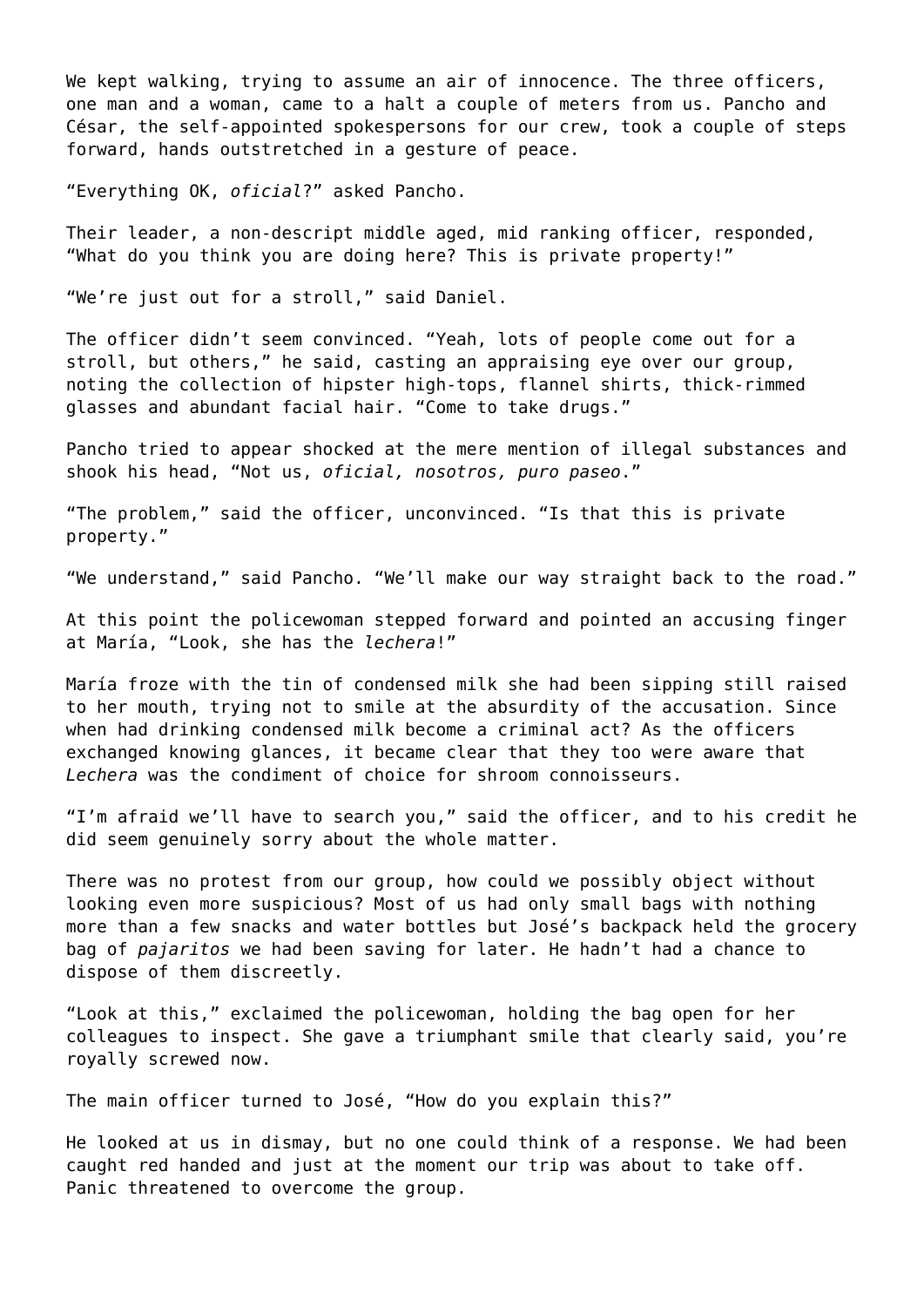"We, we," he stuttered. "We kept them because they were beautiful."

It was a valiant attempt but that wasn't going to convince anyone who looked at the bag of wholly unremarkable, brown mushrooms with bits of dung still clinging to them.

The officer came back to the front of the group to address Pancho, "I think we have a problem."

There was nothing more to say, how could we deny we were trespassing and in the possession of a controlled substance?

And yet Pancho once more came forward, hands outstretched once more, imploring for understanding. "How can we work this out, *oficial*?"

"Well, I'll have to bring you down to the station, I'm afraid." Once again, he managed to sound genuinely sorry.

With those fatal words it seemed that my worst nightmare might in fact come true and I would see out my first ever trip from inside a Mexican jail cell. How was I going to explain this to my university? To my family? Apparently I was not the only one in the group who had fallen down a panic spiral. However, while Sarah and I kept our heads down and tried to draw as little attention to ourselves as possible, Irene was having a mini melt-down. She began exclaiming over and over again, "*Soy Española, soy Española,"* as if somehow her Spanish passport was going to get her off the hook, rather than simply make things worse.

César stepped forward, and mimicking Pancho's gesture of peace, "I'm sure there is a way we can work this out?"

The police officer seemed to give this serious consideration. "Well, it would certainly mean a lot of paperwork."

Pancho and César nodded along, their brows furrowed in understanding.

"And it would probably take all day."

They kept nodding, *"Sí oficial"*

"Paperwork is very expensive, and, time consuming, especially for so many people." He gestured at the group.

We all nodded, of course, it was understandable, what a hassle we would cause down at the station, and on a Saturday as well.

César repeated, "I'm sure there is a way we can work this out?"

Apparently, three is the magic number because the officer, though it seemed to trouble him deeply, responded, "Well, perhaps. I mean all that paperwork and manpower, and on a Saturday as well. Perhaps, 3000 pesos would do it? For the administration fees, you know."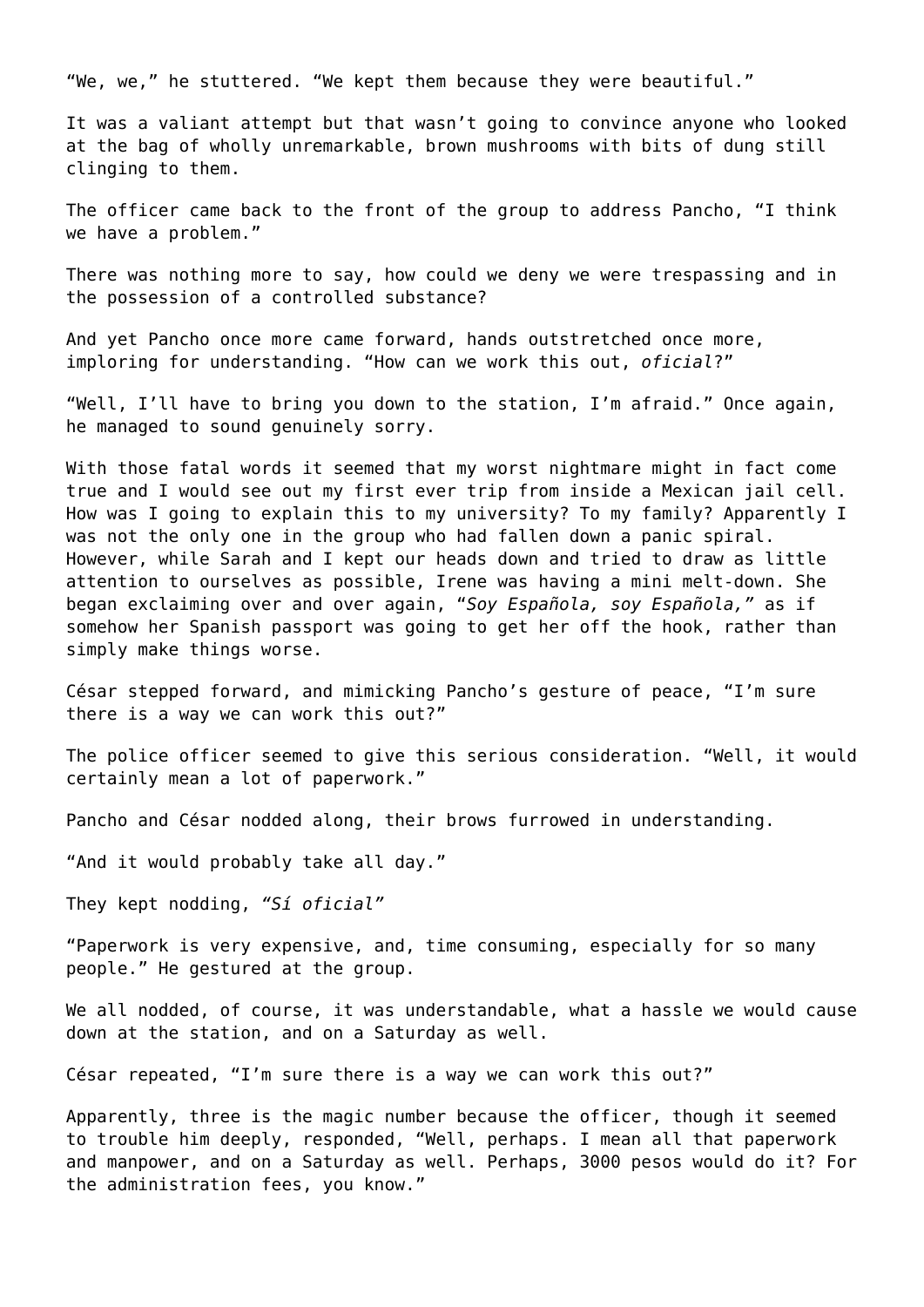3000 pesos, that was more than two months' rent! I had enough for the bus home and some food on the way. I was sure my friends were under similar financial constraints. How would we ever pay our way out of this?

Pancho turned and hushed the meek protestations coming from the group and gathered us into a tight huddle so we could consider the offer. We began fishing out our wallets but he hissed and told us to put our money back.

"I only have 30 pesos," I said, a noticeable tremor in my voice.

"I'm the same," said Sarah.

"It's fine, it's fine," said Pancho. "Whatever you have, no more than 50. There's eight of us, let's see if they take that."

We handed him crumpled notes fished discretely from wallets, pockets and bags. Pancho approached the officer once more, head slightly bent and eyes lowered to the floor, "this is all we have, *oficial*. We're just students, you know."

He held the money out. The police officers glanced at each other and the main negotiator took the notes and made a show of counting them. He looked disappointed. We had only managed to scrape together 300 pesos, while still leaving ourselves enough to get the bus home. It was their turn to huddle as they conferred with each other, presumably to decide if it was worth trying to squeeze any more out of us.

They turned back to us and their spokesperson cleared his throat, "This will do, but you need to get moving, now."

Our group let out a collective sigh.

"Of course," said Pancho. "And thank you, we're terribly sorry for the misunderstanding."

"That's fine," said the main officer. "Just get moving."

We picked our stuff from the ground and filed passed one by one, muttering *"Gracias"* to the officers as if they had somehow done us a favour rather than just extorting money from us. The policewoman stood by scowling, our bag of *pajaritos* in one hand and the tin of *lechera* in the other, apparently unconvinced that we should be let off so easily.

César fell into step beside me but we didn't dare hold hands with the police still watching us.

"Are you ok?" he whispered.

"*No mames*," I half hissed, half laughed. "I didn't know that in Mexico even the *mordidas* can be haggled over."

He winked and we kept walking in silence until we got back to the edge of the road and hopped the fence. The patrol car passed us in a cloud of dust five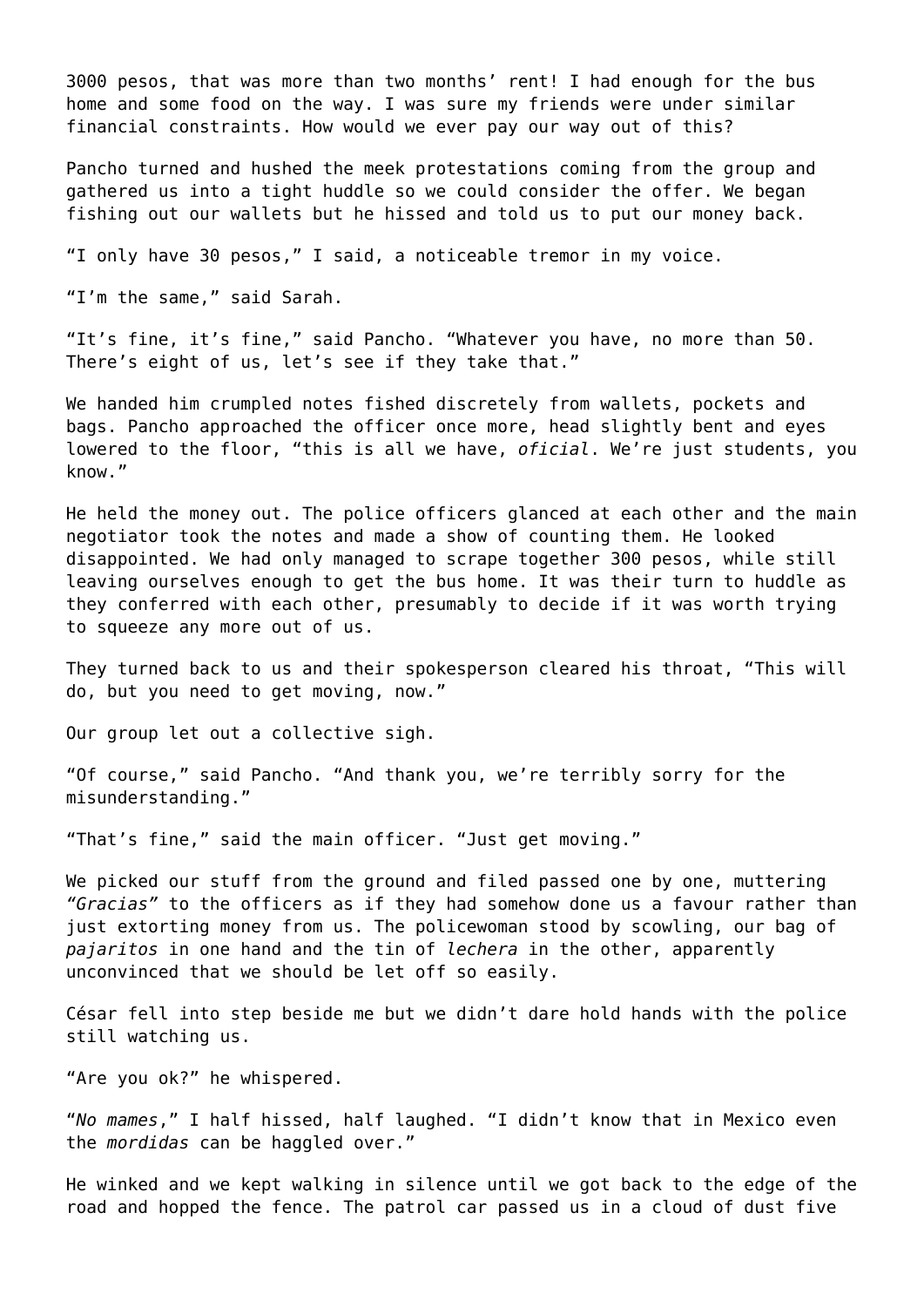minutes later but they made no sign of having seen us. I had no doubt that our 300 pesos would fund nothing other than the afternoon's round of *caguamas* down at the station.

We began to make our way back to Xico, resigned to spending our trip walking along the road rather than sprawled in the grass, basking under the sun. The fields on either side taunted us as we passed but we were afraid to push our luck by hopping the fence. We only had enough for one bribe that afternoon. As the shrooms began to kick in, so did our relief at our narrow escape from a night crawling the walls in cell at the local precinct, producing an effect that was close to collective hysteria. We laughed our way along the road for what seemed like hours, going over and over our encounter with the police, the exchange seeming more absurd and surreal with each retelling.

It was not quite the hallucination I had expected, rather I felt a sense of heightened perception. The surrounding hills shimmered with emerald clarity, as if I could see each individual blade of grass and distinguish every tone of green on the spectrum, from lime to moss. Rather than the *pajaritos* pulling me down into the shadowy depths of my still raw grief, as I had feared, I realised that I was in control of the experience. I had the power to decide whether I was going to let myself be pulled or simply enjoy the ride. Some wiser, higher consciousness opted for the latter, and as the conversation moved on to the more mundane aspects of the meaning of our existence, I found myself unable to articulate even a semi-coherent sentence. Instead, I marvelled at the absurdity of my friend's chatter. It seemed clear in that moment that all the words we ever utter are meaningless sounds, that we humans just spend our time using up air. Everything they said sent me into fits of uncontrollable, bellyaching laughter. I had not experienced such mirth since the afternoon, almost two years previously, when my mother had phoned to tell me it was cancer.

It was the release that I needed, and though my grieving was far from over, it was a moment that helped me remember that there was still joy and love to be felt in the world. I fell deeply in love with everyone on our trek back to town and much, though not all, of that complicity remains for those of us who are still in touch.

It was a moment that was never to be repeated. I would soon be on my way back to Ireland to finish my undergrad degree. César and I tried to make long distance work, with a two month sojourn in Ireland and plans to spend the next summer together in Xalapa. We barely made it to the following March, however, before breaking up. Despite the broken heart, my friends were waiting for me in Xalapa, so once my finals were over, I headed back. Lost love and crushed expectations were still preferable to a summer at home where the only thing awaiting me was my Mother's empty house, unemployment and coming face to face with the dark abyss of my grief.

Our shroom adventure had achieved legendary status among my friends and there was many a laugh over beer as we reminisced about Pancho's negotiation skills. Xalapa, 10 months later was, however, almost unrecognizable and such a carefree adventure unthinkable in a state which had finally [succumbed to](https://www.theguardian.com/world/2016/dec/08/mexico-drug-war-cartels-women-killed) [Mexico's drug war](https://www.theguardian.com/world/2016/dec/08/mexico-drug-war-cartels-women-killed) and where the brutality of the infamous Zeta cartel had